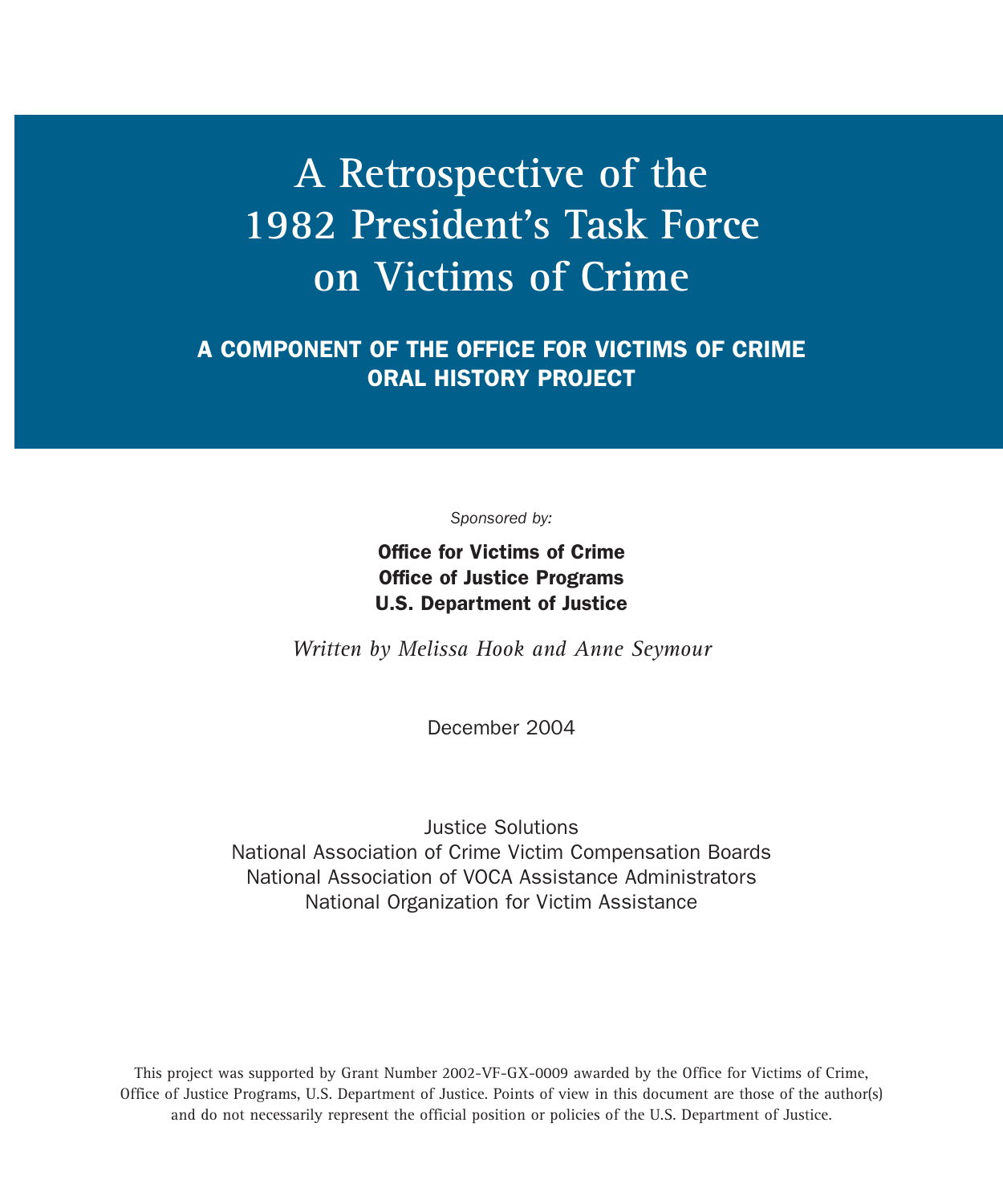# **Contents**

## **PAGE**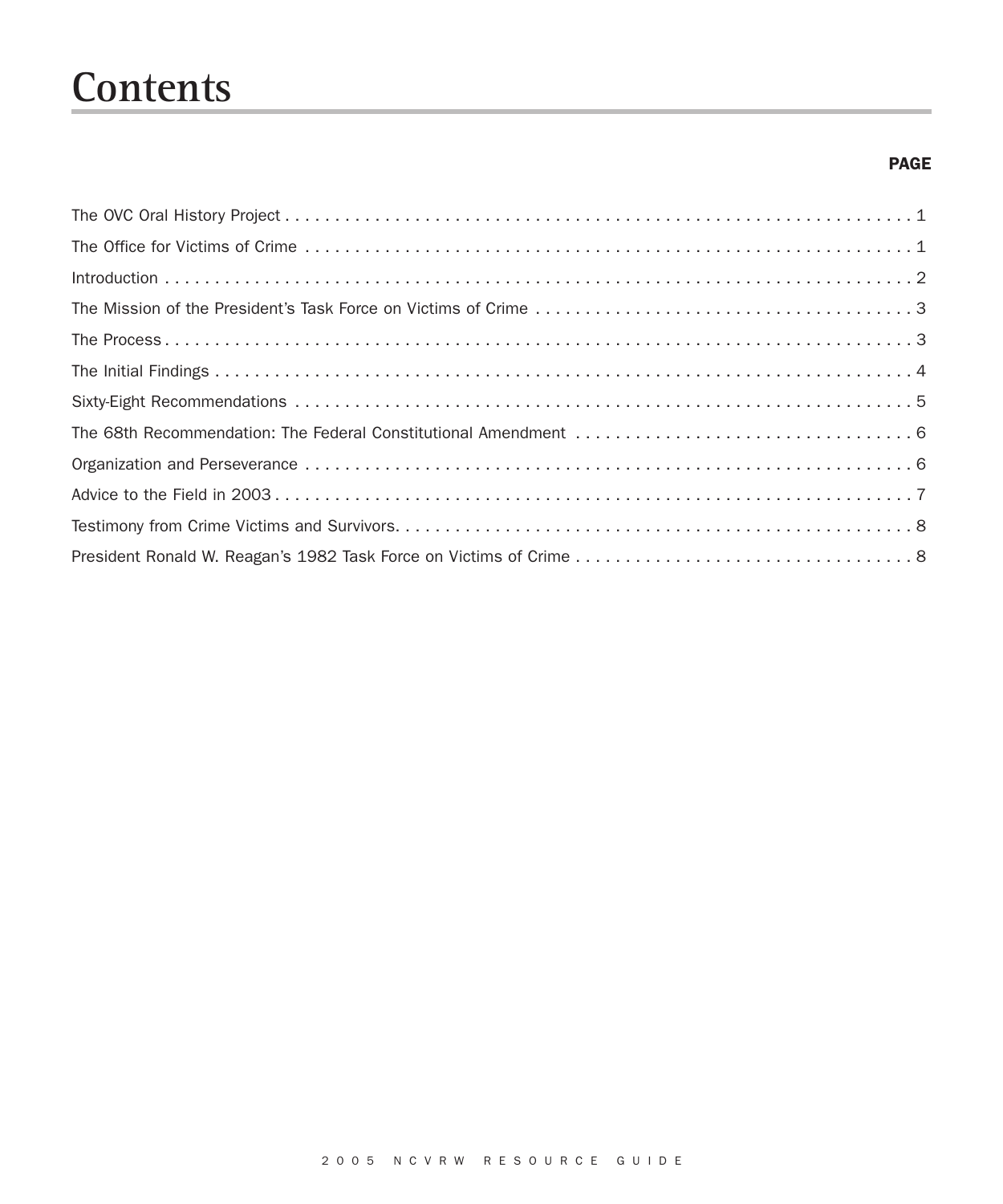## **The OVC Oral History Project**

The *Office for Victims of Crime Oral History Project* is cosponsored by Justice Solutions, National Association of Crime Victim Compensation Boards, National Association of VOCA Assistance Administrators, and the National Organization for Victim Assistance. Sponsored by the Office for Victims of Crime within the Office of Justice Programs, U.S. Department of Justice, this project seeks to document the rich history of the victims' rights and assistance field since its inception in 1972. The project's four goals are to:

- 1. Develop two special reports that highlight the historical importance of two events: 1) the 30-year anniversary of the field and 2) the 20-year anniversary of the publication of the President's Task Force on Victims of Crime *Final Report*.
- 2. Provide initial documentation via videotape of the past 30 years of the victims' rights and assistance movement through interviews with key contributors to the movement's overall success.
- 3. Develop archives housed in a university setting (videotaped and paper-based), as well as on the Web (digital tape and electronic versions of transcripts).
- 4. Develop a recommended format for states, U.S. territories, and the District of Columbia to develop their own individual oral history.

As part of the Oral History Project, Attorney General Edwin Meese, and seven surviving members and the Executive Director of the President's Task Force on Victims of Crime joined together in 2003 to discuss the vision and original goals of the Task Force in 1982; to describe the process by which they conducted the regional hearings and collected testimony from crime victims and other witnesses; and to reflect on the shortand long-term impact of the recommendations they issued in the *Final Report* on the field of victims' rights, the criminal and juvenile justice systems, and allied professions.

#### **The Office for Victims of Crime**

The Office for Victims of Crime is committed to enhancing the Nation's capacity to assist crime victims and to providing leadership in changing attitudes, policies, and practices to promote justice and healing for all victims of crime. OVC works with national, international, state, military, and tribal victim assistance and criminal justice agencies, as well as other professional organizations, to promote fundamental rights and comprehensive services for crime victims.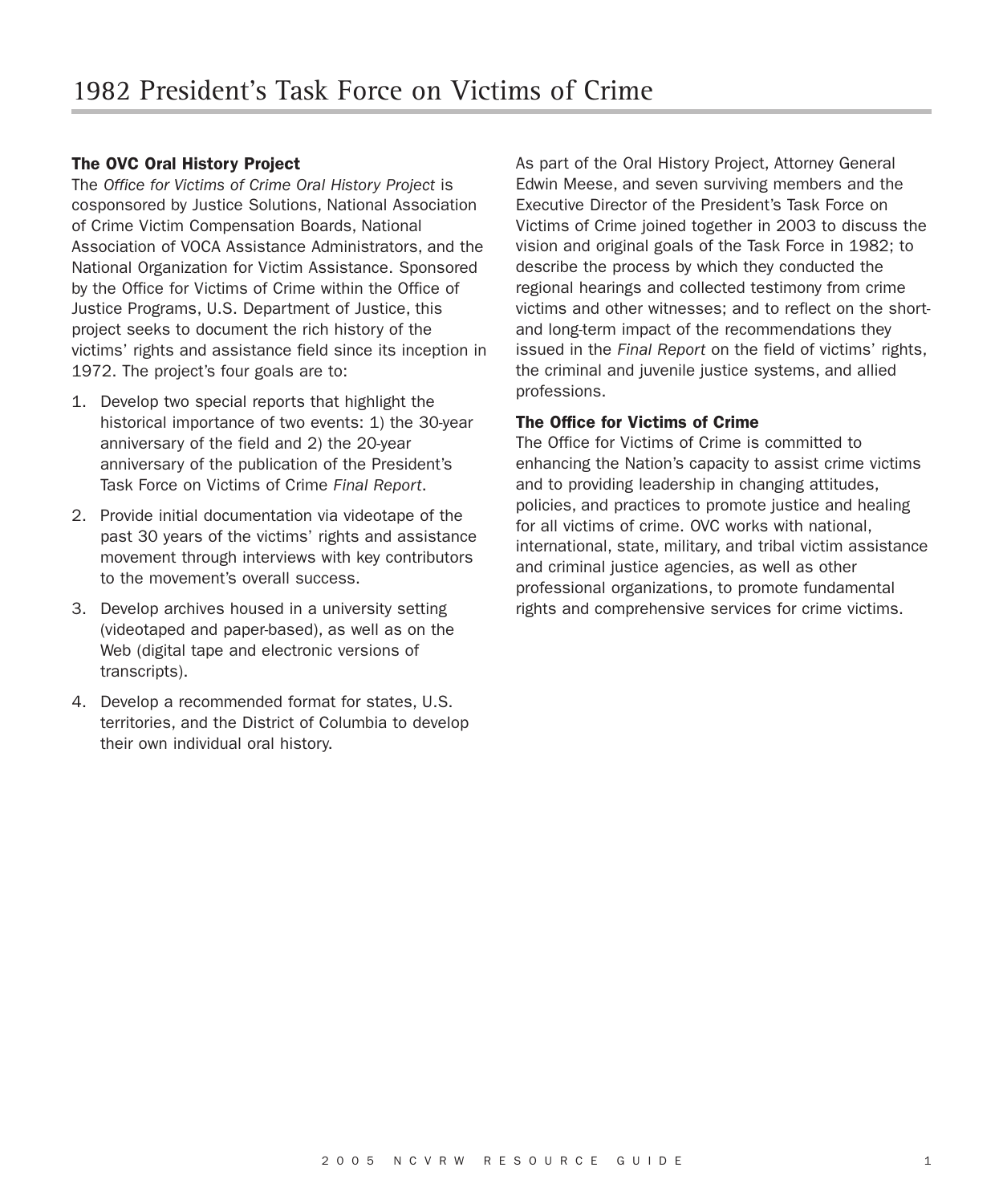#### **Introduction**

*"Something insidious has happened in America: Crime has made victims of us all. Awareness of its danger affects the way we think, where we live, where we go, what we buy, how we raise our children, and the quality of our lives as we age. The specter of violent crime and the knowledge that, without warning, any person can be attacked or crippled, robbed or killed, lurks at the fringes of consciousness…"*

*"The lessons of the victims run like a thread throughout and are the foundation of all the proposals that follow. Please take the time to learn, as we have, the depth and the human aspect of this grave social problem, then join in seeking and implementing the solutions."*

Hon. Lois Haight Herrington, Chair "Statement of the Chairman," 1982 President's Task Force on Victims of Crime

Twenty-three years ago, the President's Task Force on Victims of Crime was formed in response to an Executive Order by President Ronald W. Reagan to conduct a nationwide study to assess the poor treatment of crime victims in the criminal justice system. To understand the plight of crime victims, the Task Force traveled the country to interview victims about their needs, their concerns, and their experiences. They gathered testimony, collected anecdotal evidence, and spoke with experts in the nascent field of victim assistance, as well as criminal justice and allied professions. It was anticipated that the interviews with victims would form the basis upon which the Task Force would formulate their recommendations to the President and, not surprisingly, victims' voices provided both compelling and convincing evidence that their plight was indeed grave.

The Task Force members were unanimous in their findings that the criminal justice system regularly revictimized victims; the system was out of balance in favor of offenders; and the poor treatment of victims was more widespread than they had imagined. The publication of the President's Task Force on Victims of Crime *Final Report* in 1982, particularly the 68 recommendations for action to the Federal Government, represents an historic milestone in the victims' rights movement, one that many long-time victim assistance professionals believe was a significant turning point for the field.

The Task Force was comprised of a practicing attorney, a prosecutor, two directors of nonprofit victim assistance legal organizations, a police chief, a criminal psychologist, an educator, a state Attorney General, a state Supreme Court Assistant, and a clergy member, all of whom were already leaders and innovators in their fields. They brought a variety of expertise to the table, and yet they were individuals whose understanding of the issues prior to the study had been largely influenced by their contact with victims within the context of their professions. It is a true measure of the effectiveness of their endeavor that the Task Force was able to clearly assess the complex issues facing crime victims in 1982, and that the *Final Report* provided–and continues to provide–a viable and contemporary framework for the development of policy, programs, and protocols to define and protect victims' rights in the 21st century.

The impact of the testimony of crime victims/survivors was eloquently expressed by Task Force member Doris Dolan: "You hear about crime on TV or read it in the newspaper, but the only way you really find out is to have the people who have suffered as victims come and testify in person, and from that you get the real feeling of the horrible suffering that they went through and what we have to do to try to balance the system." Criminal psychologist Stanton Samenow concurs that "there is nothing like hearing from a victim himself or herself to truly hear the layers and layers of harm–the multichallenges, the multi-layers, the multi-dimensions of this made us embrace more and more the fields and areas we thought were deficient."

Executive Director Terry Russell emphasized the need in 1982 to "come up with recommendations that 'could help make the victim as whole as possible'…and then to help prevent secondary victimization by the system."

Task Force members were unanimous in their praise for the leadership and vision of Lois Haight Herrington. As Reverend Pat Robertson explained:

"Lois's leadership was exemplary. I think she pulled together and the staff pulled together some diverse elements that I think were truly commendable."

Executive Director Russell concurs: "I do have to say that Lois was so key…Lois worked really full-time and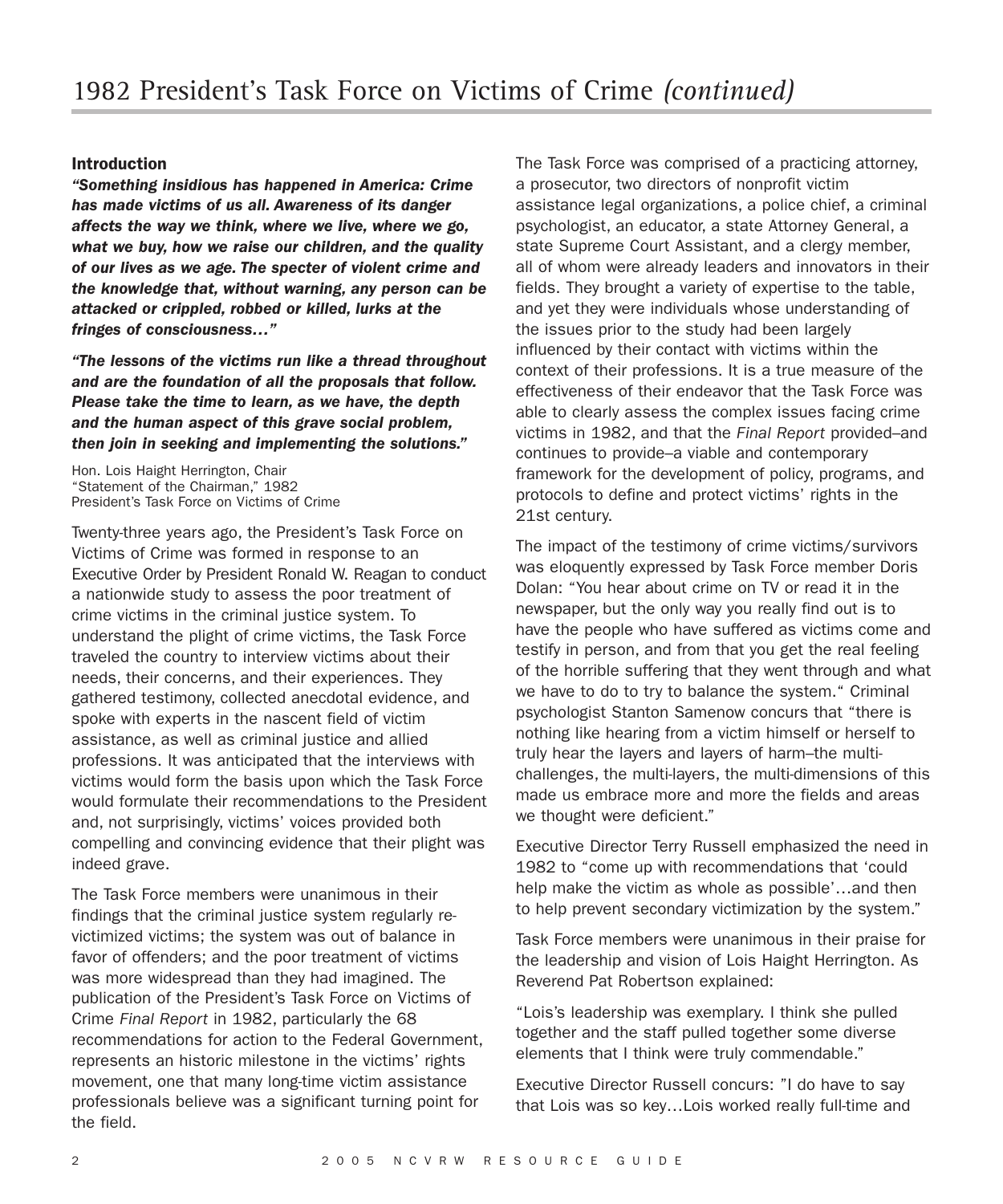worked directly with the staff, and she was extremely instrumental in all this." Dr. Samenow notes that, "All I can say is that Lois led the Task Force into a frontier where there were so many wide-ranging specific recommendations because of the neglect of victims at all

*"There is nothing like hearing from a victim himself or herself to truly hear the layers and layers of harm…"*

- Dr. Stanton Samenow

levels…that there was almost *no* end to the number of areas that cried for recommendations."

## **The Mission of the President's Task Force on Victims of Crime**

The need for an indepth look at crime victims' experience was first identified in the findings of an earlier study under the Reagan Administration conducted by the Violent Crime Task Force. U.S. Attorney General Edwin Meese, the Chairman of the initiative, explains that during the process of studying violent crime, it became clear that many victims were treated badly by the criminal justice system. To address this problem, they recommended a follow-up study to focus specifically on crime victims' needs, concerns, and rights. According to Judge Haight, "The mission and goal as created by Ed Meese were to find out how victims are being treated, and what we can do to *improve* their treatment."

On April 23, 1982, President Reagan issued Executive Order 12360 that: (1) called for a Task Force on Victims of Crime that would conduct a review of national, state, and local policies and programs affecting victims of crime; (2) requested the Task Force to work with the Cabinet Council on Legal Policy; and (3) requested the Task Force to advise the President and the Attorney

General with respect to actions, which can be undertaken to improve efforts to assist and protect victims of crime.<sup>1</sup>

Meese notes that President Reagan ordered a Task Force on Victims of Crime to determine what the Federal Government could do to improve their treatment, considering the fact that crime is generally dealt

with at the state and local level. What might be done at

the federal level? What kind of information could be collected and published that would inform state and local criminal justice systems?

Kenneth Eikenberry, the Attorney General of Washington at the time, remembers that the Task Force started the investigation with the

presumption that "the system wasn't operating fairly. Our mission was to take available data and identify the defects, and then make particular recommendations for correcting them." He believed from the outset, however, that dramatic changes in the system were required if victims were to receive fair treatment. "My personal motivation was that we needed to upgrade the legal status of victims and rebalance the whole system so that there was a similar focus for victims as was already granted to defendants," he explains.

Dr. Samenow notes that he came to the Task Force "really knowing very little about the victim or the psychology of the victim…certainly the Task Force hearings showed how off balance the scales of justice (were)…it just struck me over and over and over again."

#### **The Process**

Task Force Executive Director Russell describes the Task Force Study on Victims of Crime as a two-step process. "First, we had to find out what was happening. But then we had to build on that to come up with key recommendations that could help make the victim as whole as possible and prevent secondary victimization by the system," he explains.

The Task Force members met several times in the

spring of 1982 to plan how they would establish a process to effectively collect the information they needed to learn about crime victims' experiences. They identified cities in which they would hold hearings and assigned a staff member to make connections with local authorities and key people in each location. Staff members were

sent out to interview potential witnesses. "As you can imagine," says Russell, describing the planning stage of

1 Executive Order 12360—*President's Task Force on Victims of Crime*. April 23, 1982. Office of the Federal Register. Washington, D.C.

*"The mission and goal as created by Ed Meese were to find out how victims are being treated, and what we can do to improve their treatment."*

- Chair Lois Haight Herrington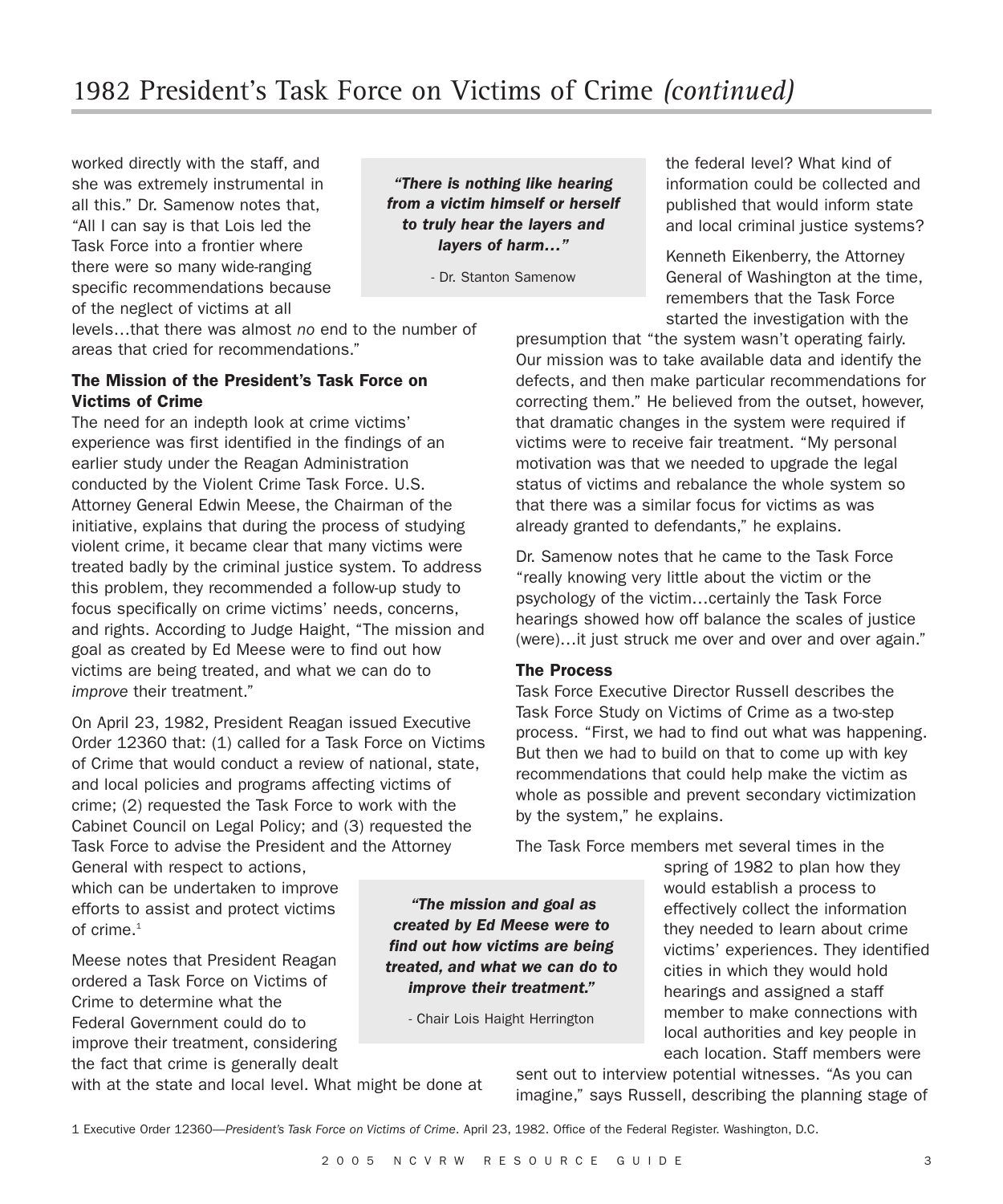the initiative, "there were hundreds of witnesses and a large part of what we did at the staff level was to first divide this broad area into specific 'issue areas.' What are the key issues that we would look at and who would be the best witnesses to help elucidate these areas?" When they realized that they required feedback from "issue areas" in criminal justice and allied professions, such as the ministry, healthcare, and mental health, the Task Force expanded the scope of the interviews to include them.

#### **The Initial Findings**

Once all the interviewees were identified, the Task Force conducted six regional hearings, heard from 187 witnesses, collected the information, and summarized it. The stark reality of secondary victimization shocked every member of the Task Force: the ways that victims were badly treated by the system, their lack of rights, the system's poor understanding of the impact of crime, and the absence of victim services. As Dr. Robertson remembers, "It came through so clearly that the system actually *victimized* the victim–all the way up and down the line from the earlier impact of

the crime, to the sentencing, to parole, victims were not considered appropriate wards of the system."

The President's Task Force on Victims of Crime analyzed the plight of victims through the lens of their individual professions and what

they found in each of their areas was disturbing. When then-Clark County, Nevada District Attorney Robert Miller (and later Nevada Governor) joined the Task Force, he was already aware of a number of cases that were being lost due to victim and witness reticence to participate in investigations and trials. Once the Task Force testimonies emerged, he recognized that the extent of the poor treatment of crime victims in the system was far greater. "There was complete disenfranchisement. We were treating victims somewhat like inanimate objects to be present, to say their piece, and to then be removed from the process," he explains.

Attorney General Eikenberry recalls being struck by the lingering effects of crime, "How these traumatic events create a 'fight or flee' attitude on the part of victims that will perplex them for the rest of their lives...I had

*"It came through so clearly that the system actually victimized the victim…"*

- Dr. Pat Robertson

been an investigator, a deputy prosecuting attorney, an attorney general in Washington State, and yet, after working with all of these victims, I really had not comprehended what happens to them, what they go through, and how their lives change forever in so many instances."

Dr. Samenow had worked primarily with offenders when he was asked to join the Task Force. He was knowledgeable about the rights and services the law accorded to criminal defendants, yet he knew little about crime victims' issues. Samenow became deeply concerned by the lack of rights for crime victims, noting, "The out-of-balance of the scales of justice struck me over and over again." Moreover, as a psychologist, he recognized that professionals in the mental health field lacked the training they needed about the trauma of victimization to effectively assist crime victims.

Mental health professionals who worked in the criminal justice system were also interviewed for the Task Force hearings. Russell describes them as a group focused on how to help criminals who appeared to fall back on

> general therapeutic practices when they counseled victims. Rather than helping victims deal with their victimization and their trauma, counselors tended to question them about their childhoods and their relationships with their parents. They did not appear to realize that

they were ignoring the victim's experience of the crime.

As Chairman Haight recalls:

"One of the issues that struck me the most was the mental health aspect of it because the criminal got the psychiatrist or the psychologist, but most of the time the victims never did. Then, when they got them, the psychologists were asking, 'How did your mother treat you'?' Not, 'what has been the impact of the crime on your life?' It was an incredible revelation as well that in the hospitals, ministries, and schools, they were blaming and mistreating victims."

Deeply moving testimonies from crime victims are engrained in the memories of Task Force members: Betty Jane Spencer, a mother left for dead after watching assailants murder her four sons; a horn player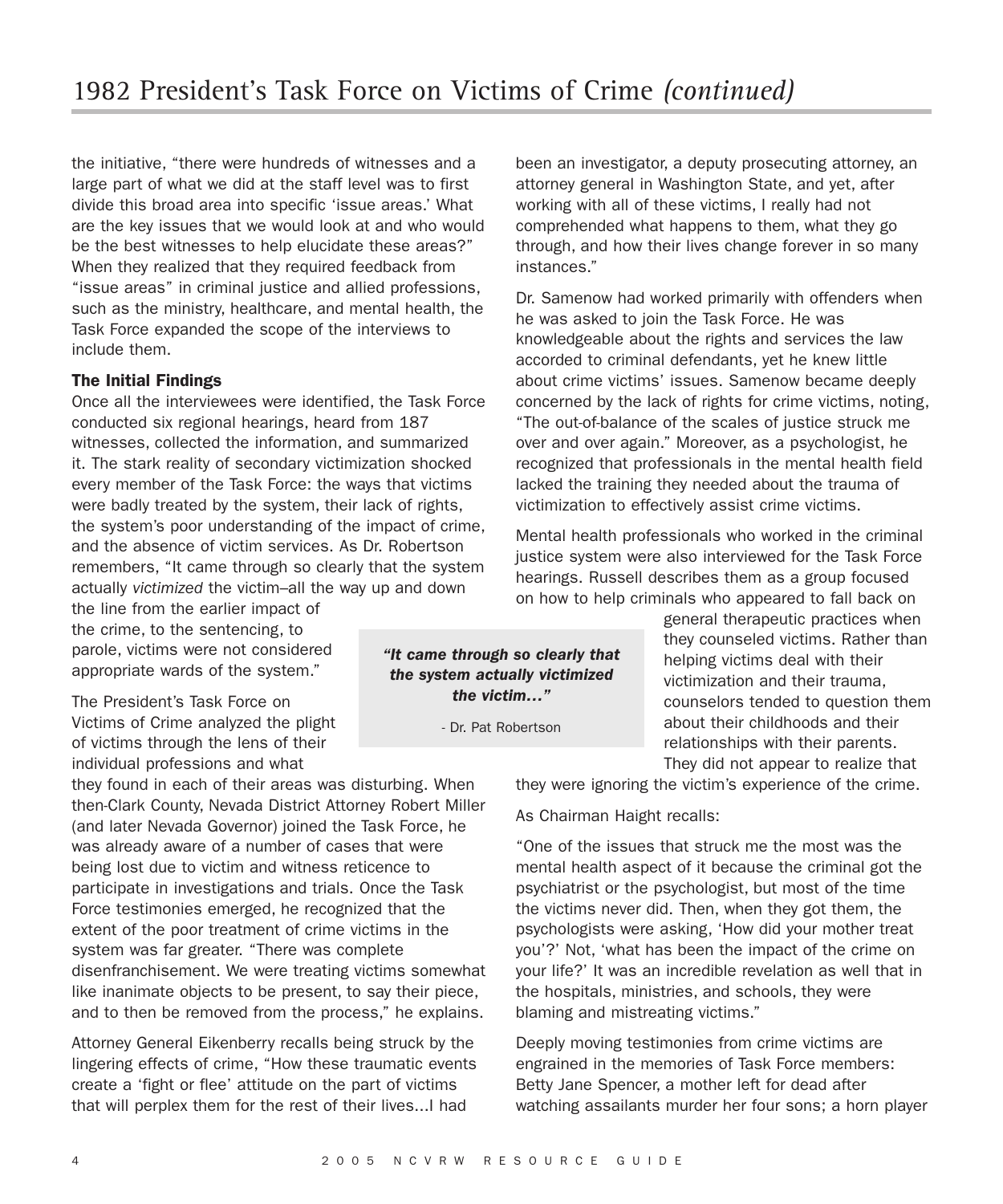stabbed in the throat for \$2; a rape victim forced to sit beside her rapist on a bench outside the courtroom; and an immigrant couple's life ruined by a home robbery that left them disabled for life, among others. "The stories told indicated that in many ways the costs never ended and I don't mean *just* the dollar costs," explains Samenow. "There is nothing like hearing from a victim about the layers and layers of harm...there was almost *no end* to the number of areas which cried for recommendations."

The multiple aspects of re-victimization prompted the Task Force to expand the scope of the study and identify other areas that they saw as deficient in terms of treatment of or services to crime victims. Attorney General Meese sums it up when he describes how "the problems of victims were more widespread than had originally been anticipated. It applied to the recommendations, ultimately, not only to police, prosecutors, judiciary, parole boards, and those directly involved in the system, but there were a lot of recommendations for other organizations like hospitals, the ministry, the legal profession, schools, the mental health community." It had become much broader at the conclusion of the study than many people had thought at the start.

#### **Sixty-Eight Recommendations**

The Task Force investigation—a full time job for nearly a year for some members and staff—sought to develop a mandate that could make a difference for victims. "We used a litmus test," recalls Russell. "Will this recommendation create change for the benefit of the victim? How they are treated, how they recover and so forth? Each recommendation that we used in the different issue areas and the different sectors of society had to meet that test."

The Task Force Report included 68 recommendations in five areas:

- 1. Proposed executive and legislative action at the federal and state levels.
- 2. Proposed federal action.
- 3. Proposed action for criminal justice system agencies (including police, prosecutors, the judiciary, and parole boards).
- 4. Proposed action for other organizations (including hospitals, the ministry, the Bar, schools, the mental health community, and the private sector).
- 5. A proposed amendment to the Federal Constitution.

*What has been the ultimate result?* With the exception of the federal constitutional amendment, most of the recommendations have resulted in significant changes in policy, programs, and practices at the federal, state, and local levels. The most notable results of the President's Task Force on Victims of Crime are:

- 1. The establishment in 1983 of the Office for Victims of Crime within the U.S. Department of Justice.
- 2. The passage of the *Victims of Crime Act of 1984* (VOCA) that funds victim services through fines and fees levied against federal criminal offenders.
- 3. The creation of VOCA Assistance Administrators and Victim Compensation Programs in all 50 states, the District of Columbia, and all U.S. territories.
- 4. The establishment of crime victim services in law enforcement, prosecution, courts, community corrections and institutional corrections agencies, and the juvenile justice system, as well as through thousands of community-based programs, from just 2,000 in 1984 to more than 6,000 today.
- 5. An important recognition of the concerns, needs, and interests of crime victims that have provided the foundation for the victim assistance field today.

In general, the Task Force members and staff were impressed by how well the *Final Report* was received. Unlike many of the products generated by special task forces that end up on government shelves, the *Final Report* continues to be a "living document." Yet, all agree that we are still a long way from the full and complete implementation of all the recommendations. In fact, Dr. Robertson suggests that the President's Task Force Final Report be re-released with some new recommendations to refresh the memories of the older professionals, and to educate newer professionals and volunteers entering the fields of criminal justice and victim assistance.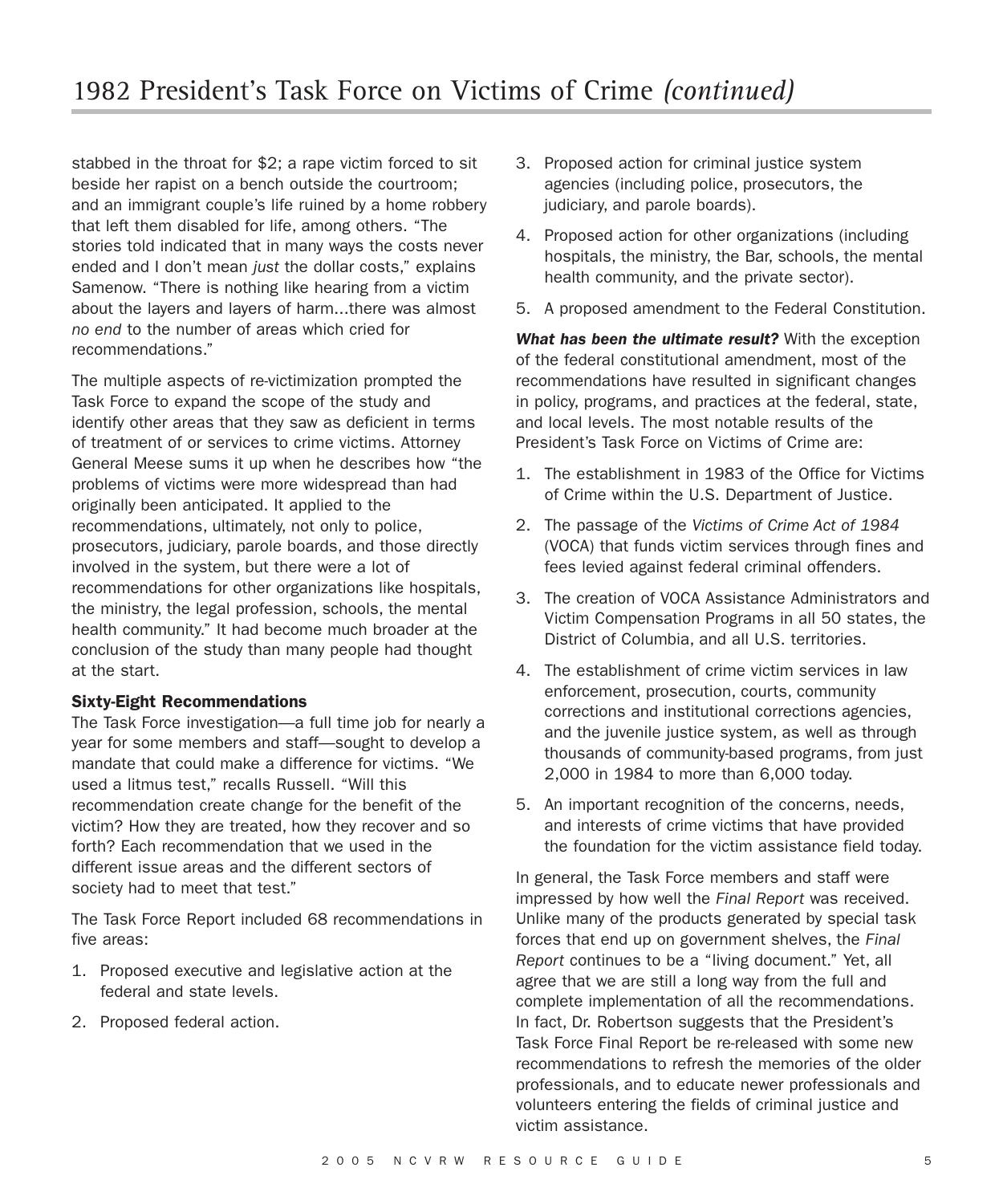### **The 68th Recommendation: The Federal Constitutional Amendment**

The discussions in 1982 among Task Force Members about the necessity for a victims' rights amendment to the U.S. Constitution had produced a variety of opinions. Judge Haight remembers being against the amendment initially because she believed that state and local governments should have the opportunity to put the *Final Report* recommendations into action. On the other hand,

Robertson found the Task Force's advocacy for a constitutional amendment to be a bold statement that "crystallized" his thinking about the importance of the issues—*that victims should have their concerns addressed as a constitutional right*. Eikenberry looked for feedback from the field. He asked the lawyers, judges, and professors who had testified before the Task Force what they thought about the "potential effectiveness of a Federal amendment to guarantee victims' rights," and

learned that *everyone* he consulted with agreed that a constitutional amendment would be a positive affirmation of the importance of the other recommendations.

Today, Judge Haight is an avid supporter of a federal constitutional amendment guaranteeing victims' rights because she does not believe that states and local governments have totally respected or enacted

many of the recommendations. As she describes it, "Continuances are granted and victims are *not* informed. Cases go forward and victims have no input into sentencing. Many judges are not sensitive to victim issues, and law schools do not teach victims' rights. Nor do doctors, nurses or members of the other allied professions learn about victims' needs during the education phases of their careers."

There was a general consensus among most Task Force members 23 years ago that a constitutional amendment was necessary "to give teeth" to the 67 other recommendations included in the *Final Report*,

and that remains true today. A federal victims' rights constitutional amendment was first introduced to

*"…The thing that really crystallized my thinking and somewhat shocked me was a bold statement the Committee advocated – for a Constitutional Amendment, which I thought was the ultimate."*

- Dr. Pat Robertson

Congress in 1991 and has been reintroduced several times since then. Thirty-two states have passed their own constitutional amendments. The Task Force members participating in the discussion were asked their opinions about what it will take to get the federal amendment passed. They have a variety of suggestions about actualizing the 68th recommendation.

#### **Organization and Perseverance**

Since 1991, the original language in the *Final Report* for a proposed amendment to the U.S. Constitution on victims' rights has changed several times, expanding and contracting in length in the process of its evolution. Several Task Force members suggest keeping the language of the proposed amendment short and simple. They are also partial to their original statement.

> Challenges to the passage of the federal amendment continue to be strong 23 years after the initial proposal. Attorney General Meese does not believe there has been a sufficiently "unified effort" to bring it the attention of the general public so that they will put pressure on Congress. Miller agrees, noting that despite the work of victim assistance organizations, "It's never

going to happen unless there is a strong group lobbying it on a full-time basis at least through one Congress and with one Administration. Then it has the potential of succeeding."

Returning to one of the most powerful themes of the *Final Report*, Terry Russell reminds us of the power of the victim's voice: "Things don't really happen in the system unless you personalize it, and demonstrate how much difference it makes in the lives of victims."

*"The victim in every criminal prosecution shall have the right to be present and to be heard at all critical stages of judicial proceedings."*

> - Task Force *Final Report*, December 1982, p. 114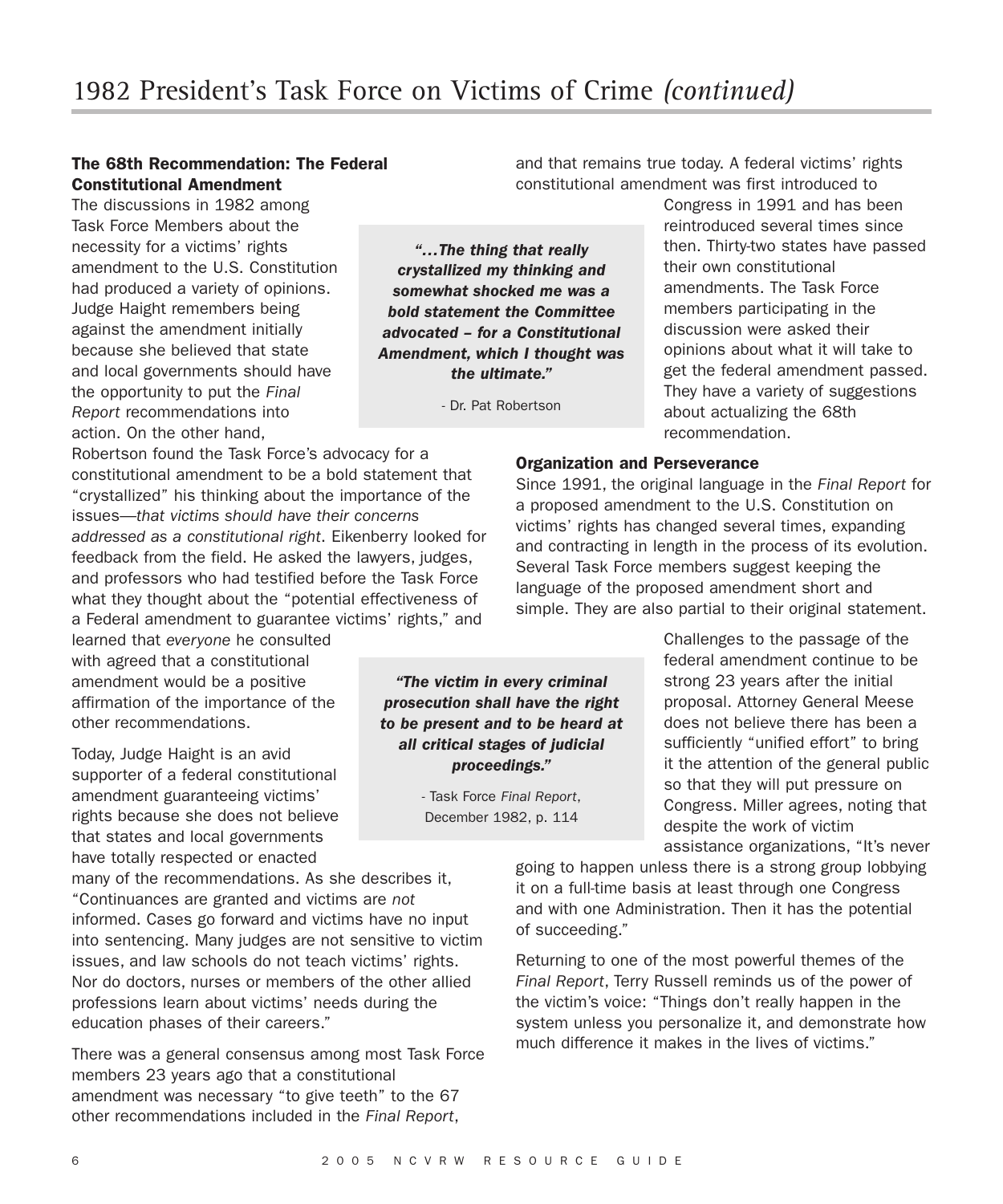*"Things don't really happen in the system unless you personalize it, and demonstrate how much difference it makes in the lives of victims."*

- Executive Director Terry Russell

## **Advice to the Field in 2003**

Twenty-three years after the President's Task Force on Victims of Crime, many of its members have remained actively engaged in efforts to achieve a balanced

criminal justice system that treats crime victims fairly and with sensitivity. When asked what they think is the most important advice that they have to offer to victim service providers today, the Task Force members had several suggestions.

Attorney General Meese believes in the importance of training

programs: "One has to continue to pass on the information. That is necessary but secondly, show people who are involved in victim services that there are individuals like them all over the country who are enthusiastic, innovative and creative. I would say that this is one of the most important things that could happen to perpetuate and add to the progress of the movement."

Governor Miller offers advice both to victim service providers and crime victims. He stresses the importance of putting oneself in the position of the person who has been victimized: "If you were them, what would you *want* and what would you *expect*?" For crime victims, he emphasizes the importance of assertiveness. "They [victims] are not expected to know all of their rights, but they should go in with an attitude that they have some and that they are going to exercise them by asking questions and desiring to participate," Miller explains.

In a similar vein, Eikenberry believes that if a person is to be an effective advocate in this field, he or she must do everything possible to walk in the shoes of the victim. He quotes compelling witness testimony cited in the *Final Report*:

> "It is hard not to turn away from victims. Their pain is discomforting. Their anger is sometimes embarrassing. Their mutilations are upsetting. Victims are vital reminders of our own vulnerability."

Eikenberry reminds us that we think it should be easy to "sell" the

problems that victims have. "[But] we actually all think that if we have the right stuff, then we wouldn't be in those circumstances. It is essential to get over that point in selling anything from a constitutional amendment to a local service," he says.

According to Dr. Robertson, empathy and compassion are of enormous value in serving crime victims. "We need to remember that these people are not statistics. Empathize with their hurt, their financial plight, the effect [of crime] on their families, on their health and their surroundings. Otherwise we get cold, we get professional and again we treat them like ciphers," he says.

Finally Judge Haight, a Superior Court Judge in California who meets new crime victims on a daily basis, has this to say to victim service providers:

"Be vigilant, victim service providers. Be very vigilant in what is going on in your county. Watch your courts. Sit in your courts. Talk to your District Attorneys. Talk to law enforcement. Find out what is going on because so many people change. Things go on, new people come on board that have no idea. Be very vigilant and keep fighting because it's not over."

*"If you were them, what would you want and what would you expect?"*

- Governor Robert Miller